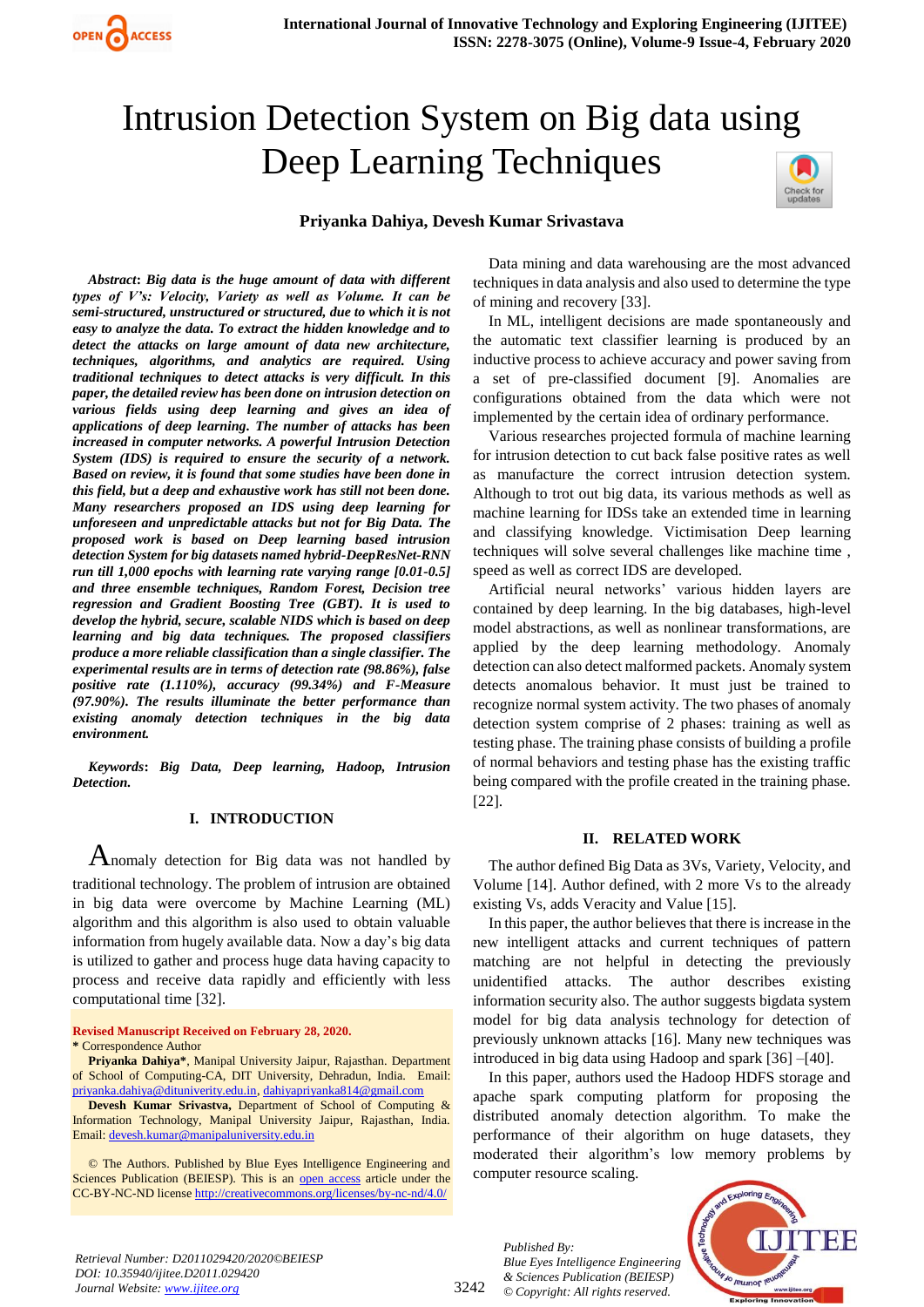They have evaluated their algorithm by TB size datasets on 4 node cluster which better performs than traditional algorithm and 6 times faster because of in-memory capabilities of spark.

Their distributed algorithm performs with better scalability and is capable of discord discovery in multidimensional time series [17].

This work can be extended on automatic discovery of weight of each dimension.

In this paper, authors have used DistributedWekaSpark which is scalable Big Data Mining Toolkit extends basic weka and posses the power of distributed systems. Standard Weka can be used for small datasets, not large datasets because of its memory constraints (1GB) so for execution on large datasets running apache-spark out of the box, they developed DistributedWekaSpark. It is developed on the Apache Spark's top that gives rapid in-memory distributed and parallel processing. Their evaluation results show that distributed weka spark is 4 times faster than Hadoop and achieves near-linear scalability on scaling workloads. They have used classification part only using 4 types of algorithms like FP Growth, Linear regression, SVM on spark and SVM on Hadoop. They evaluated on strong and weak scaling workloads on 5GB, 20GB and 80GB datasets and 8, 32 and 128 cores systems. Furthermore, in case of large datasets, Spark approach linearity shows the strong scaling efficiencies [18].

This paper mainly contributed to briefly reviewing the present researches numerous advanced learning methods, conventional machine learning methods which are useful in solving the various issues related to big data. Also, for the data processing the combination of Signal Processing techniques with machine learning techniques is discussed in this paper. Furthermore, various research trends, as well as open issues, are provided by the authors [19].

The technical challenges like unstructured data, privacy, error handling must be addressed for efficient and fast processing of Big Data which comes under a large domain. Hadoop is an open-source software utilized for Big Data processing [11]. New intrusion detection architecture was able to correlate few data sources like IP flow, DNS, HTTP, etc. For the performance analysis of their architecture, the frameworks 5 components such as Spark, Spark, Hive, Pig, and Hadoop are focused on comparing their performance. Based on the performance, it was found that Spark and Shark were the best performers in all scenarios [12].

"Bagging and AdaBoost" implementation showed very successful results in improving the accuracy of certain classifiers for real-world as well as for artificial datasets. Tree sizes are measured. Many issues in implementing Boosting algorithms are explored. They use graphical representation to show outputs, outliers, and noise [1].

Developing a flexible and efficient NIDS for unforeseen and unpredictable attacks, deep learning-based provides more efficient results.

In this paper, authors reviewed some particular problems related to security, Intrusion Detection Architectures, Data Fusion, and Big Heterogeneous Data as well as discuss the various fields that offer new opportunities for research [2]. In this paper, Authors proposed "Extreme Learning Machine algorithm for ELM, MR ELM", to solve big data problems.

By experimental results, it shows good results with good accuracy, less False Alarm rate and high Detection rate with good speed. However, there is still room for improvement [3]. The gap of this paper is that a distributed approach can be tested on other ID datasets for measuring the "MR ELM" performance scales within modern computer surroundings.

This paper introduced a novel model for intrusion detection on Apache Spark Big Data platform with the use of SVM (Support Vector Machine) classifier. KDD99 dataset is used for model training and testing. It was shown by experimental results that Spark- Chi-SVM model is more efficient for Big data and takes less time to train the data [9]. The lack of the paper is that the model can be extended as a multi-classes model for the detection of attack.

In the case of extracting the large data amount from the unsupervised data, deep learning algorithms are proved to be very valuable [4, 5].

Deep learning works on several hidden layers and learns hierarchical feature representations bypassing the "TCP/IP information" on these layers [7,8]. The authors in this paperwork on the network-based intrusion datasets to analyze the efficiency of several deep neural networks (DNNs) and traditional machine learning for NIDS [11].

This paper proposes IDS using machine learning by learning the combinations of most of the classifiers and popular feature selection techniques. Five folds cross-validation is done on NSL-KDD dataset to find results. It is finally observed that K-NN classifier produces better performance than others and, among the feature selection methods; information gain ratio based feature selection method is better [20].

This study focused on the Deep Learning algorithms' applications as well as Big Data Analytics constructions, along with the view that how Deep Learning algorithms are being used for solving the matchless experiments that are used in Big Data Analytics issues and features [10]. The authors should focus on one or more problems with Big Data.

Authors proposed a new "self-adaptive system for anomaly detection in the context of a 5G mobile network architecture" that is a deep machine learning model of level-2 for reaching the highest processing performance. Based on the number of experimental outcomes it is clear that any frameworks will be utilized by the 5G network system [21]. Limitation of this paper is that authors can extend the work from a selection for improvement to detect best deep learning model.

# **III. APPLICATIONS**

Table 1 summarizes a few applications of deep learning with different types of methods or algorithms. These applications are based on research papers on deep learning, machine learning, and big data.

# **IV. RESEARCH METHODOLOGIES**

A framework is proposed in which Deep Learning and Big Data Techniques are integrated to improve the performance of intrusion detection systems.

*Published By: Blue Eyes Intelligence Engineering & Sciences Publication (BEIESP) © Copyright: All rights reserved.*



*Retrieval Number: D2011029420/2020©BEIESP DOI: 10.35940/ijitee.D2011.029420 Journal Website: www.ijitee.org*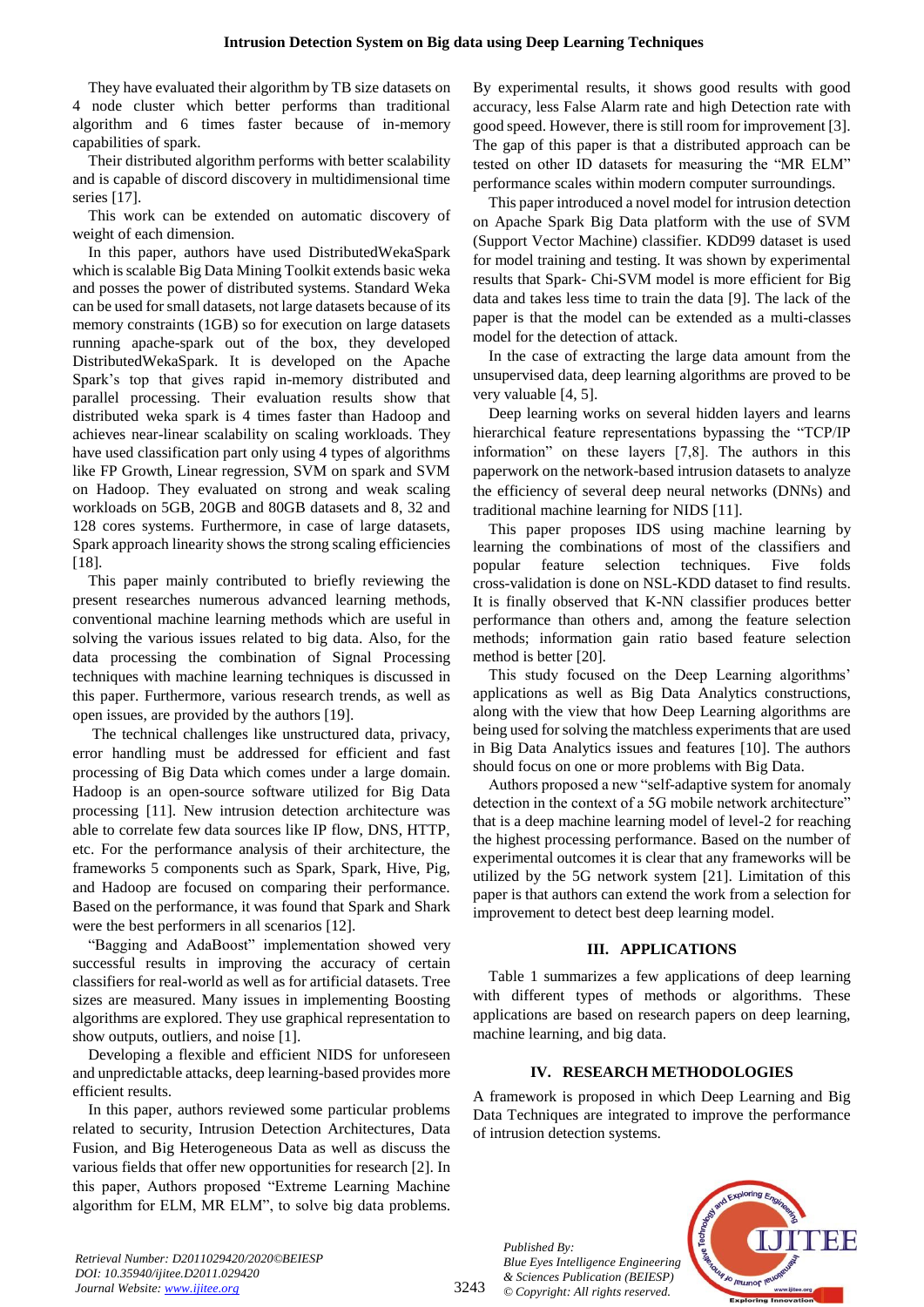

| Year | <b>Authors</b>                                                                      | <b>Proposed Algorithms</b>                                                                                                                              | <b>Applications</b>                     |
|------|-------------------------------------------------------------------------------------|---------------------------------------------------------------------------------------------------------------------------------------------------------|-----------------------------------------|
| 2019 | Manasi Gyanchandani, Nilay Khare and,                                               | Enhanced Secure Map-Reduce layer for Big Data                                                                                                           | Privacy in Big Data                     |
|      | Priyank Jain                                                                        | privacy and security [32].                                                                                                                              |                                         |
| 2019 | Erdogan Dogdu, Osama Faker                                                          | Intrusion Detection Using Big Data and Deep                                                                                                             | Big Data                                |
|      |                                                                                     | Learning Techniques [31].                                                                                                                               |                                         |
| 2019 | Shenghong Li, Jianxun Fan, Shilin Wang, and                                         | Learning Automata Based Incremental Learning                                                                                                            | Long sequenced CNN, fully and           |
|      | Haonan Guo,                                                                         | Method for Deep Neural Networks [30].                                                                                                                   | deeply connected perception in          |
|      |                                                                                     |                                                                                                                                                         | multilayers                             |
| 2019 | Yanxia Sun and Sydney Kasongo Mambwe                                                | A Deep Learning Method with Filter Based Feature Wireless Intrusion Detection System                                                                    |                                         |
|      |                                                                                     | Engineering [29].                                                                                                                                       |                                         |
| 2019 | Xinheng Wang, Peisong Li, and Ying Zhang                                            | Intrusion Detection for IoT Based on Improved                                                                                                           | Applied in IoT intrusion detection,     |
|      |                                                                                     | Genetic Algorithm and Deep Belief Network [28].                                                                                                         | recognition as well as classification   |
| 2019 | Mohsen Guizani, Xiaojiang Du, Amr Mohamed,                                          | A Novel Deep Learning Strategy is proposed that                                                                                                         | Classification among various patterns   |
|      | Abdulla Khalid Al-Ali, Heena Rathore                                                | uses LSTM, a type of RNN for forecasting and                                                                                                            | od attack in Brain Implants             |
|      |                                                                                     | predicting rest tremor velocity. [27].                                                                                                                  |                                         |
| 2019 | Jiawei Wang, Yao Yang, Hongmin Gao, Xiaoke                                          | Deep Belief Network [24].                                                                                                                               | Classification in Spatial- Spectral for |
|      | Zhang, Yongchang Wang, and Chenming Li                                              |                                                                                                                                                         | Sensor Data of Hyperspectral Remote     |
| 2018 |                                                                                     | Gregorio Martínez Pérez, Manuel Gil Pérez, Félix J. A Self-Adaptive Deep Learning-Based System [21]. Detection of Anomaly in 5 <sup>th</sup> generation |                                         |
|      | García Clemente, Angel Luis Perales Gómez, and                                      |                                                                                                                                                         | Networks                                |
|      | Lorenzo Fernández Maimó                                                             |                                                                                                                                                         |                                         |
| 2018 | Max Welling, Taco S. Cohen                                                          | Spherical CNNS [35].                                                                                                                                    | This algorithm can be used for          |
|      |                                                                                     |                                                                                                                                                         | recognition of the 3D model as well as  |
|      |                                                                                     |                                                                                                                                                         | atomization energy regression.          |
| 2018 | Hayat Khaloufi, Abderrahim Beni- Hessane, and                                       | Big healthcare data: Preserving security and privacy Healthcare                                                                                         |                                         |
|      | Karim Abouelmehdi                                                                   |                                                                                                                                                         |                                         |
| 2017 | Qian Du, Guodong Wu, and Wei Li                                                     | Transferred Deep Learning for Anomaly Detection Hyperspectral Imagery                                                                                   |                                         |
| 2017 | Linkan Bian, Mohammad Marufuzzaman, Hugh                                            | Graph- based feature clustering                                                                                                                         | <b>Botnet Detection</b>                 |
|      | Medal, Song Zhang, Fangyan Zhang, Ravi Akula,                                       |                                                                                                                                                         |                                         |
|      | Mojtaba Khanzadeh, Sudipta Chowdhury,                                               |                                                                                                                                                         |                                         |
| 2017 | Zuha Agha, Scott Purdy, Alexander Lavin, and                                        | Unsupervised real-time anomaly detection.                                                                                                               | Anomaly detection for streaming data    |
|      | Subutai Ahmad,                                                                      |                                                                                                                                                         |                                         |
| 2017 | Carlo Sansone, Giovanni Poggi, Francesco Marra                                      | Convolutional neural networks                                                                                                                           | Identification of a model using Iris    |
|      |                                                                                     |                                                                                                                                                         | sensor                                  |
| 2016 | Jill Slay and Nour Moustafa                                                         | Statistical analysis of the UNSW-NB15 data set and Dataset method to evaluate NIDS.                                                                     |                                         |
|      |                                                                                     | the comparison with the KDD99 data set                                                                                                                  |                                         |
|      | <b>Silver David</b>                                                                 | Supervised learning and reinforcement learning                                                                                                          | Mastering the Game of Go with Tree      |
| 2016 |                                                                                     |                                                                                                                                                         | Search and Deep Neural Networks         |
|      | Christoph Busch, Vinay Krishna Vemuri, R.                                           |                                                                                                                                                         | Using the cameras of smartphones for    |
| 2015 | Raghavendra, Kiran B. Raja                                                          | Deep sparse filtering                                                                                                                                   | <b>Iris Recognition</b>                 |
|      | Penn Gerald, Jiang Hui, Mohamed Abdel-rahman,                                       | Local filtering and max-pooling infrequency                                                                                                             | speech recognition in case of           |
| 2012 | Abdel-Hamid Ossama,                                                                 | domain                                                                                                                                                  | multi-speaker                           |
|      | Mohamed, Abdel-Rahman, George Dahl, Geoffrey Backpropagation and associative memory |                                                                                                                                                         | Phone recognition using Deep Belief     |
| 2009 | Hinton                                                                              | architecture                                                                                                                                            | Networks                                |
|      | Yee-Whye The, Simon Osindero, Geoffrey E., and                                      | Complementary Priors on                                                                                                                                 | Digit Classification                    |
| 2006 | Hinton,                                                                             | <b>Belief</b> networks                                                                                                                                  |                                         |
| 2003 | David Mumford and                                                                   | Particle filtering and Bayesian belief propagation                                                                                                      | Inference of Hierarchical Bayesian to   |
|      | Tai Sing Lee,                                                                       |                                                                                                                                                         | the visual cortex                       |
|      |                                                                                     |                                                                                                                                                         |                                         |

## **Table I: Applications of Deep Learning on Small and Big Dataset, 2003 – 2019**



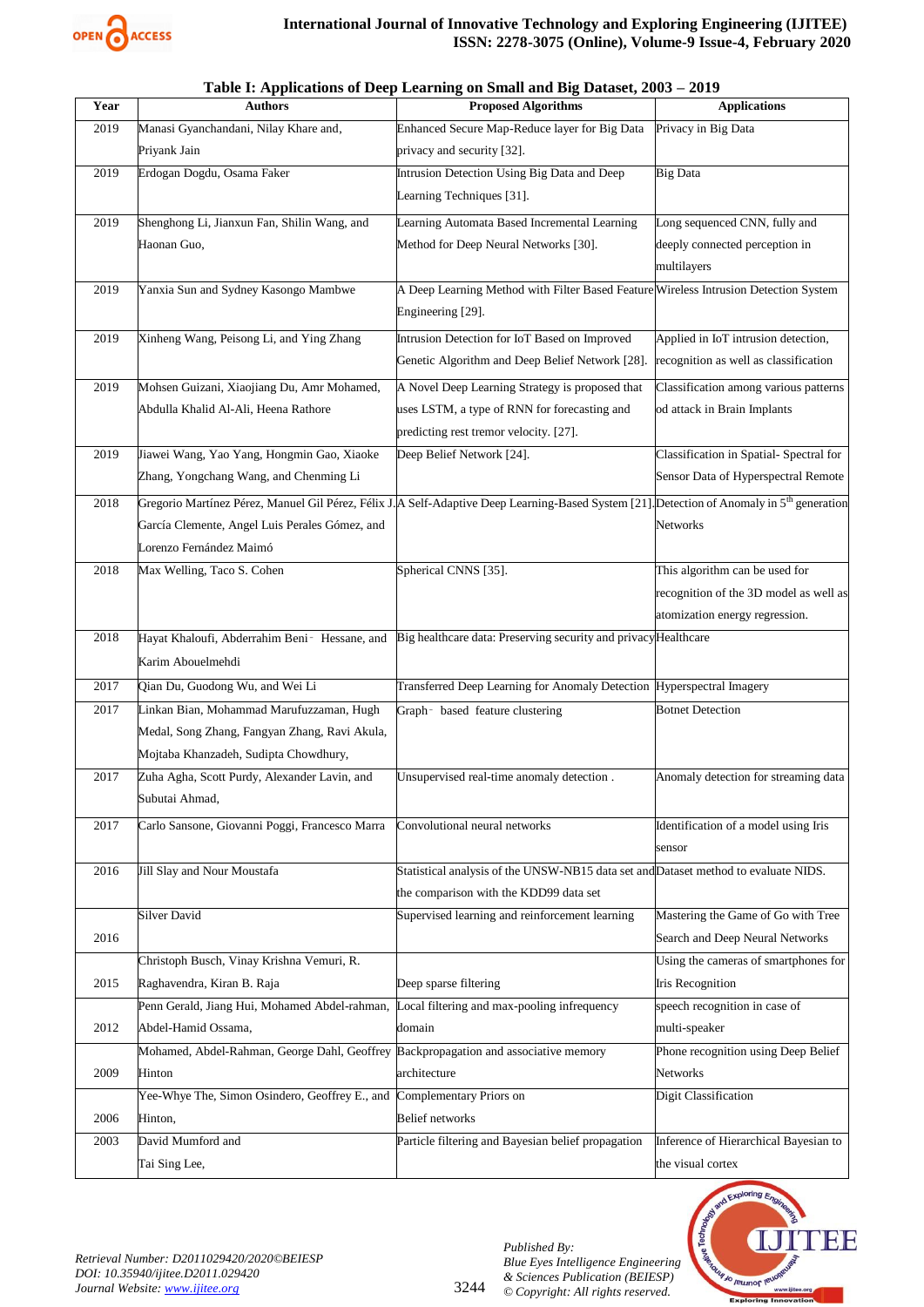#### *system framework*

Five classifiers are used to classify network traffic datasets, and these are Deep Residual Network (Deep ResNet), Recurrent Neural Network (RNN) and three ensemble techniques, Random Forest, decision tree regression and Gradient Boosting Tree (GBT). The dataset used for experimental work is UNSW-NB15. The proposed method used the distributed computing environment Apache Spark integrated with Keras Deep Learning Library (Tensorflow) to implement the deep learning technique while the ensemble. techniques are implemented using Apache Spark Machine Learning.

• Compare preprocessing techniques to remove the missing and null value in UNSW-NB15 dataset.

• Handle categorical data without label and compare this encoder using BackwardDifferenceEncoder, binary encoder and One hot encoder in Tensorflow. •Divide the data into training and testing sets.

• Apply the pre-processing techniques and k-fold cross validation is used in this work to evaluate the machine learning models on training datasets.

• Using the different function for comparing different approaches are logistic regression, RandomForestRegressor, decision tree regression and mean\_absolute\_error to fit the model.

• Compare the results of different datasets using the proposed new Deep learning and big data techniques.

• To enhance the classification accuracy and reduce the false alarm rate.

#### **V. RESULT AND DISCUSSION**

The classification accuracy, classification error rate and detection rate of anomaly detection is identified by using the following formula:

 Accuracy: Defined as the percentage of correctly classified records over the total number of records.

$$
Accuracy = \frac{TP + TN}{TP + FP + TN + FN} \tag{1}
$$

• Precision (P): Defined as the % ratio of the number of true positives (TP) records divided by the number of true positives (TP) and false positives (FP) classified records.

$$
P = \frac{\tau P}{\tau P + F P} \times 100\% \tag{2}
$$

• Recall (R): Defined as the % ratio of number of true positives records divided by the number of true positives and false negatives (FN) classified records.

$$
R = \frac{TP}{TP + FN} \times 100\%
$$
 (3)

 F-Measure (F): Defined as the harmonic mean of precision and recall and represents a balance between them.

$$
F = \frac{2.3 \cdot R}{(P+R)} \times 100\%
$$
 (4)

| Table II: General behavior anomaly detection |  |  |  |  |
|----------------------------------------------|--|--|--|--|
|----------------------------------------------|--|--|--|--|

| <b>Actual case</b>     | <b>Normal prediction</b> | <b>Attack prediction</b> |
|------------------------|--------------------------|--------------------------|
| <b>Normal behavior</b> | TΝ                       | FP                       |
| <b>Anomalies</b>       | FN                       | тp                       |

• True negative Rate (TNR): the rate between the normal labels with the packets and the same label with the packets identified by the system.

• True positive Rate (TPR): the rate between the attack labels with the packets and the same label with the packets identified by the system.

• False positive Rate (FPR): the rate between the packets documented as normal and the packets identified by the attack class of the system.

• False negative Rate (FPR): the rate between the packets recognized as attack and the packets noticed by the normal class member of the system.

The "Fig. 1", shows the proposed method results with other methods using UNSW 15 datasets. The given datasets were separated into train and test datasets, and normalized using L2 normalization. In terms of accuracy noted that the DT classifiers performed better than the other classifiers namely GBT and RF. Additionally, the performance of DT, GBT and RF classifiers remains the same range across different datasets. The performance obtained in terms of FPR is less comparatively to other classical machine learning classifiers in all the datasets.

| Layers    | Type                       | Output shapes                                                       | Number of units    | <b>Activation Function</b> | Parameters |
|-----------|----------------------------|---------------------------------------------------------------------|--------------------|----------------------------|------------|
| $0 - 7$   | Fully connected            | (None, 512)                                                         | 512                | Leaky ReLU                 | 4,83,728   |
| $7-8$     | <b>Batch Normalization</b> | (None, 512)                                                         | 512                |                            | 2048       |
| 8-9       | Dropouts $(0.01)$          | (None, 512)                                                         | 512                |                            | $\Omega$   |
| $9 - 13$  | Fully connected            | (None, 256)                                                         | 256                | Leaky ReLU                 | 2,35,678   |
| $13 - 14$ | <b>Batch Normalization</b> | (None, 256)                                                         | 256                |                            | 1024       |
| $14 - 15$ | Dropouts $(0.01)$          | (None, 256)                                                         | 256                |                            | $\Omega$   |
| $15-16$   | Fully connected            | UNB ISCX 2012, CICIDS2017, UNB ISCX<br>2018, NSL-KDD and UNSW-NB15. | Binary, Multiclass |                            | 4,83,728   |

**Table III: Configuration of proposed hybrid- DeepREstNet-RNN model**

# **Table IV: Performance of proposed method and other methods using UNSW-NB15**

*& Sciences Publication (BEIESP) © Copyright: All rights reserved.*

*Published By:*



*Retrieval Number: D2011029420/2020©BEIESP DOI: 10.35940/ijitee.D2011.029420 Journal Website: www.ijitee.org*

3245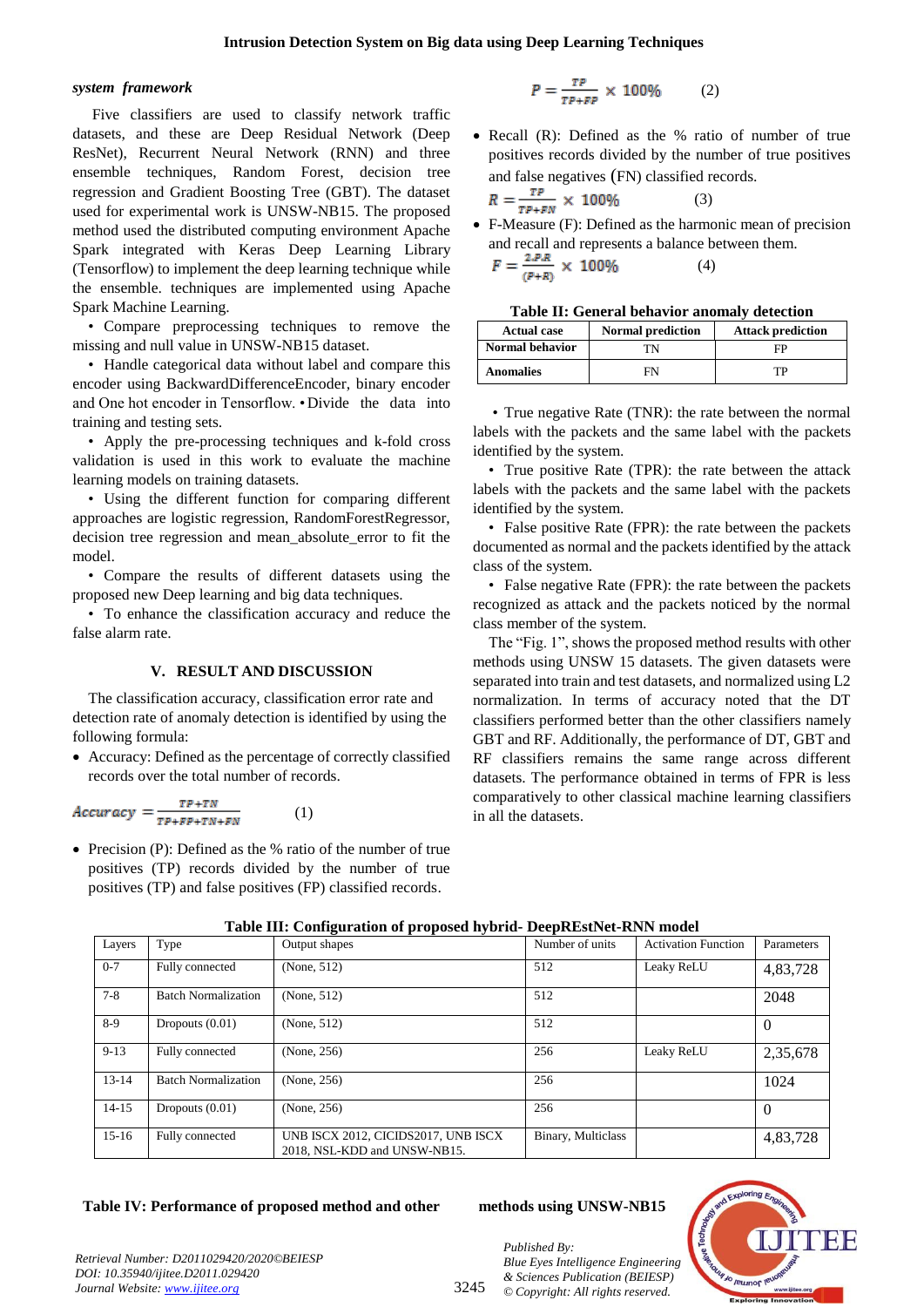

| dataset                                    |                 |           |          |
|--------------------------------------------|-----------------|-----------|----------|
| Algorithm                                  | Recall<br>(TPR) | Precision | Accuracy |
| Decision tree regression<br>(DTR)          | 97.1            | 67.5      | 98.72    |
| <b>Gradient Boosting Tree</b><br>$(GBT)$ . | 97.5            | 70.5      | 98.85    |
| Random Forest (RF)                         | 97.9            | 70.6      | 98.93    |
| Hybrid-DeepResNet-RNN<br>Laver 1           | 98              | 71.9      | 99.3     |



**Fig.1. Performance of proposed method and other methods using UNSW-NB15 dataset**

#### **VI. CONCLUSION AND FUTURE WORK**

In this paper, hybrid intrusion detection hybrid-DeepResNet-RNN method is proposed and this is compared with the three ensemble methods: Random Forest, Decision tree regression and Gradient Boosting Tree (GBT). The framework employed distributed deep learning model with RNNs for handling and analyzing very large scale data sets. The RNN model was chosen by comprehensively evaluating their performance in comparison to classical machine learning classifiers on various benchmark IDS datasets. Experimental results show that the proposed method hybrid-DeepResNet-RNN is more accurate and efficient than the traditional machine learning techniques. The Random forest gives better results than other 2 methods. The experiments show the results in the form of detection rate (98.86%), false positive rate (1.110%), accuracy (99.34%) and F-Measure (97.90%).

The performance can be further improved by training complex RNNs architectures with the addition of more nodes through distributed approach .elimination of human intervention is of vital importance. Machine, Deep Belief Network, and similar algorithm have made intrusion detection performance more efficient. Application shows in table give an idea that deep learning has many applications and used in many fields but less work is on intrusion detection on big data using deep learning.

### **REFERENCES**

- 1. Nassar Nassar M, al Bouna B, Malluhi , "Secure outsourcing of network flow data analysis. In: Big Data (BigData Congress)", IEEE International Congress On. IEEE, Santa Clara, CA, USA. 2013, pp. 431–432
- 2. Richard Zuech\*, Taghi M Khoshgoftaar and Randall Wald, "Intrusion detection and Big Heterogeneous Data: a survey", Zuech et al. Journal of Big Data (2015) 2:3, DOI 10.1186/s40537-015-0013-4
- 3. Junlong Xiang, Magnus Westerlund, Dušan Sovilj, Using Extreme Learning Machine for Intrusion Detection in a Big Data Environment Sciences ,2014, pp. 73-82
- 4. Hinton GE, Osindero S, Teh Y-W, "A fast learning algorithm for deep belief nets. Neural Comput 18(7)", 2006, pp.1527–1554
- 5. Bengio Y, Lamblin P, Popovici D, Larochelle H, "Greedy layer-wise training of deep networks", Vol. 19, 2007.
- 6. PekkaPääkkönen∗, DanielPakkala1, "Reference Architecture and Classification of Technologies, Products and Services for Big Data Systems", Available online 2 February 2015.
- 7. Y. LeCun, Y. Bengio, and G. Hinton, "Deep learning", Nature, vol. 521, no. 7553, 2015, pp. 436.
- 8. Y. Xin et al., "Machine learning and deep learning methods for cybersecurity,'' IEEE Access, vol. 6, 2018, pp. 35365-35381.
- 9. Suad Mohammed Othman1, Fadl Mutaher Ba‑ Alwi1, Nabeel T. Alsohybe1 and Amal Y. Al‑ Hashida2, "Intrusion detection model using machine learning algorithm on Big Data environment", Othman et al. J Big Data 2018 5:34 , <https://doi.org/10.1186/s40537-018-0145-4>
- 10. Maryam M Najafabadi1, Flavio Villanustre, Taghi M Khoshgoftaar1, Naeem Seliya1,Randall Wald1 and Edin Muharemagic, "Deep learning applications and challenges in big data analytics", Najafabadi et al. Journal of Big Data (2015), DOI 0.1186/s40537-014-0007-7 pp. 1-21
- 11. R. Vinayakumar , Mamoun Alazab, (Senior Member, Ieee), K. P. Soman1,Prabaharan Poornachandran, Ameer Al-Nemrat, And Sitalakshmi Venkatraman, "Deep Learning Approach for Intelligent Intrusion Detection System", January 3, 2019, DO I 10.1109/ACCESS.2019.2895334
- 12. Harshawardhan S. Bhosale1, Prof. Devendra P. Gadekar, "A Review Paper on Big Data and Hadoop", International Journal of Scientific and Research Publications, Volume 4, Issue 10, October 2014 , pp.2250-3153
- 13. Marchal\_y, Xiuyan Jiangz, Radu State, Thomas Engel, "A Big Data Architecture for Large Scale Security Monitoring", Samuel, Springer, 2014.
- 14. Laney D 3d data management: Controlling data volume, velocity and variety. Technical Report 949, META Group (now Gartner). http://blogs.gartner.com/doug-laney/files/2012/01/ad949-3D-Data-M anagement-Controlling-Data-Volume-Velocity-and-Variety.pdf
- 15. Sourcefire (2015) Snort, Home Page. http://www.snort.org/. Accessed 2015-1-10
- 16. Sung-Hwan Ahn, Nam-Uk Kim, Tai-Myoung Chung, "Big Data Analysis System Concept for Detecting Unknown Attacks", IEEE, 2014.
- 17. Yafei Wu, Yongxin Zhu, Tian Huang, "Distributed Discord Discovery: Spark Based Anomaly Detection in Time Series", IEEE, 2015.
- 18. Aris-Kyriakos Koliopoulos, Paraskevas Yiapanis, Firat Tekiner, Goran Nenadic, John Keane, "A Parallel Distributed Weka Framework for Big Data Mining using Spark" , IEEE 2015.
- 19. Junfei Qiu, Qihui Wu, Guoru Ding, Yuhua Xu and Shuo Feng, "A survey of machine learning for big data processing", Springer Open 2016
- 20. Saroj Kr. Biswas1, "Intrusion Detection Using Machine Learning: A Comparison Study", February 1, 2018, International Journal of Pure and Applied Mathematics Special Issue .
- 21. Lorenzo Fernández Maimó, Ángel Luis Perales Gómez, Félix J. García Clemente, Manuel Gil Pérez, and Gregorio Martínez Pérez ,"A Self-Adaptive Deep Learning-Based System for Anomaly 1Detection in 5G 1Networks",IEEE explore.
- 22. Kamaldeep Singh, Sharath Chandra Guntuku, Abhishek Thakur, Chittaranjan Hota, "Big Data Analytics framework for Peer-to-Peer Botnet detection using Random Forests", Springer, September 2014.
- 23. R.Vani, "Towards Efficient Intrusion Detection using Deep Learning Techniques: A Review", International Journal of Advanced Research in Computer and Communication Engineering , vol 6, issue 10, 2017, pp. 375-384.

*Published By: Blue Eyes Intelligence Engineering & Sciences Publication (BEIESP) © Copyright: All rights reserved.*



*Retrieval Number: D2011029420/2020©BEIESP DOI: 10.35940/ijitee.D2011.029420 Journal Website: www.ijitee.org*

3246